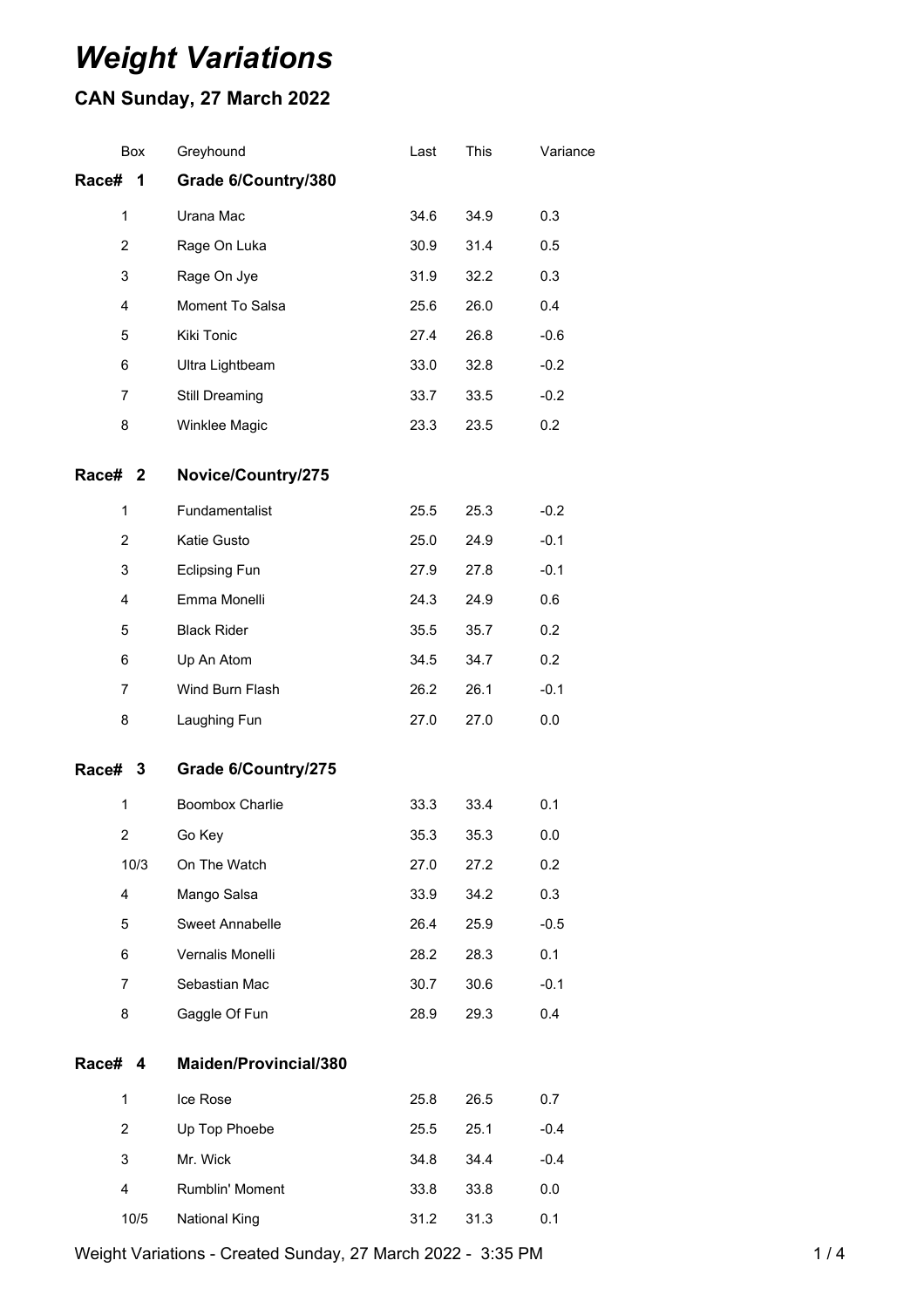### **CAN Sunday, 27 March 2022**

|                | Box | Greyhound                  | Last | This | Variance |
|----------------|-----|----------------------------|------|------|----------|
| 6              |     | Bomber's Power             | 29.8 | 29.7 | $-0.1$   |
| 7              |     | Kaylene Keeping            | 23.6 | 23.9 | 0.3      |
| 8              |     | Let's Riot                 | 30.0 | 30.0 | $0.0\,$  |
| Race# 5        |     | Grade 5/Country/275        |      |      |          |
| 1              |     | Raven Loon                 | 25.8 | 25.9 | 0.1      |
| $\overline{2}$ |     | Akali                      | 26.7 | 27.4 | 0.7      |
| 3              |     | Cha Cha Moment             | 25.9 | 25.5 | $-0.4$   |
| 4              |     | It Is Momentum             | 24.5 | 25.0 | 0.5      |
| 5              |     | Monagrillo                 | 35.9 | 36.5 | 0.6      |
| 6              |     | Carapaz                    | 25.4 | 25.6 | 0.2      |
| $\overline{7}$ |     | Son Of Bamsy               | 32.3 | 32.0 | $-0.3$   |
| 8              |     | Wild Tony                  | 35.0 | 34.9 | $-0.1$   |
| Race# 6        |     | Mixed 5/6/Country/275      |      |      |          |
| 1              |     | Pad Up Elyse               | 27.3 | 27.6 | 0.3      |
| $\overline{2}$ |     | Bamsy's Girl               | 27.5 | 27.2 | $-0.3$   |
| 3              |     | Run Hide Seek              | 28.5 | 29.5 | 1.0      |
| 4              |     | Winsome Mia                | 28.3 | 28.5 | 0.2      |
| 5              |     | Angry Eyes                 | 25.1 | 24.9 | $-0.2$   |
| 6              |     | Kid Fabio                  | 28.4 | 28.5 | 0.1      |
| $\overline{7}$ |     | Ninja Fun                  | 26.2 | 26.2 | 0.0      |
| 8              |     | Ant Man                    | 27.5 | 27.3 | $-0.2$   |
| Race# 7        |     | Grade 5/Provincial/380 (1) |      |      |          |
| 1              |     | Deep Pocket Nod            | 33.5 | 33.2 | $-0.3$   |
| $\overline{2}$ |     | <b>Close Contact</b>       | 31.7 | 31.8 | 0.1      |
| 3              |     | Charos Reward              | 26.3 | 26.3 | 0.0      |
| 4              |     | Herekino Fun               | 29.8 | 29.9 | 0.1      |
| 5              |     | Teenage Rampage            | 34.9 | 35.5 | 0.6      |
| 6              |     | Nanna's Nose               | 26.1 | 26.3 | 0.2      |
| $\overline{7}$ |     | Paige Keeping              | 26.3 | 26.4 | 0.1      |
| 8              |     | Magical Fun                | 27.3 | 27.3 | 0.0      |
| Race#          | 8   | Novice/Provincial/380      |      |      |          |
| 1              |     | Absolute Fun               | 28.3 | 28.3 | 0.0      |
| 2              |     | Jack Can Browse            | 32.6 | 32.6 | 0.0      |
| 3              |     | <b>Butterfly Ali</b>       | 24.4 | 24.3 | $-0.1$   |
|                |     |                            |      |      |          |

Weight Variations - Created Sunday, 27 March 2022 - 3:35 PM 2 / 4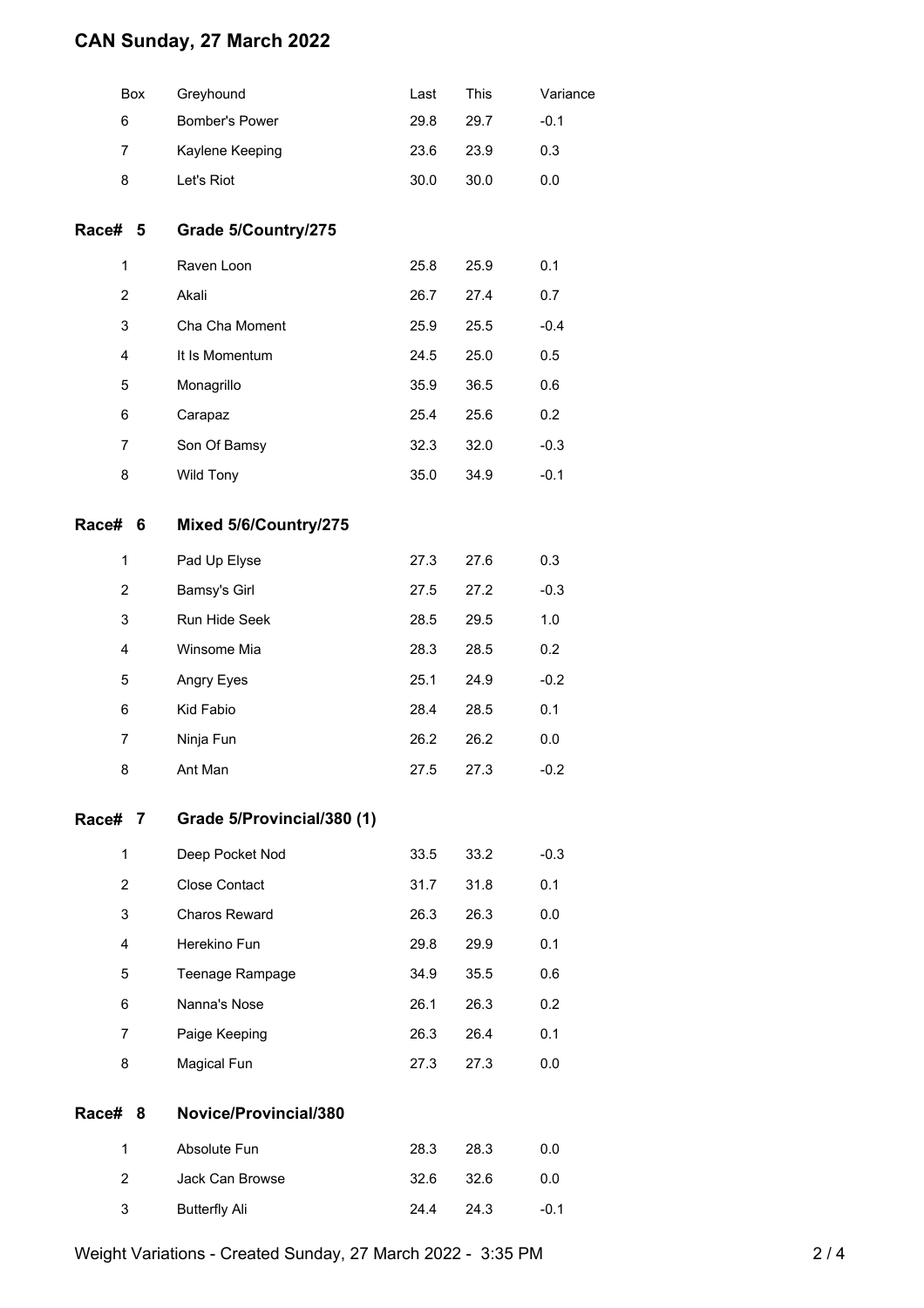### **CAN Sunday, 27 March 2022**

| Box            | Greyhound                  | Last | This | Variance |
|----------------|----------------------------|------|------|----------|
| 4              | Western Delight            | 25.3 | 25.1 | $-0.2$   |
| 5              | Junk Yard Zeus             | 29.7 | 30.1 | 0.4      |
| 6              | Molfetta Knight            | 31.2 | 31.3 | 0.1      |
| 7              | Shayna Monelli             | 25.8 | 25.8 | 0.0      |
| 8              | Moment To Mamba            | 29.3 | 29.2 | $-0.1$   |
| Race# 9        | Mixed 4/5/Country/520      |      |      |          |
| $\mathbf{1}$   | Western Run                | 32.9 | 33.4 | 0.5      |
| $\overline{2}$ | Shirakaba                  | 25.3 | 25.1 | $-0.2$   |
| 4              | Cup Keeping                | 26.6 | 26.7 | 0.1      |
| 5              | Kinjarling                 | 34.5 | 34.7 | 0.2      |
| 7              | Heidi Rose                 | 27.2 | 27.5 | 0.3      |
| 8              | <b>Sunset Givenchy</b>     | 31.0 | 31.5 | 0.5      |
| <b>Race#10</b> | Grade 5/Country/380        |      |      |          |
| $\mathbf 1$    | Molfetta Dawn              | 26.8 | 26.8 | 0.0      |
| $\overline{2}$ | <b>Bill Monelli</b>        | 30.9 | 31.0 | 0.1      |
| 3              | Mepunga Allie              | 26.0 | 26.2 | 0.2      |
| 4              | West On Elysse             | 29.6 | 29.8 | 0.2      |
| 5              | Divine Dixie               | 27.1 | 26.4 | $-0.7$   |
| 6              | King Of Saxony             | 31.0 | 30.8 | $-0.2$   |
| 7              | Causeway Girl              | 27.0 | 26.6 | $-0.4$   |
| 8              | Hello I'M Bobby            | 30.2 | 30.3 | 0.1      |
| <b>Race#11</b> | Mixed 4/5/Country/275      |      |      |          |
| $\mathbf{1}$   | <b>Productive Guess</b>    | 25.7 | 25.4 | $-0.3$   |
| $\overline{2}$ | Slick Langer               | 29.9 | 29.0 | $-0.9$   |
| 3              | Zulu Brave                 | 32.2 | 32.2 | 0.0      |
| 4              | Polly Gray                 | 26.1 | 26.0 | $-0.1$   |
| 5              | Hit It Gypsy               | 26.8 | 26.2 | $-0.6$   |
| 6              | Uptown Fun                 | 27.9 | 27.8 | $-0.1$   |
| $\overline{7}$ | Abbey Siobhan              | 29.3 | 29.5 | 0.2      |
| 8              | Wise Dohne                 | 27.3 | 27.2 | $-0.1$   |
| <b>Race#12</b> | Grade 5/Provincial/380 (2) |      |      |          |
| $\mathbf{1}$   | Top Fun                    | 30.8 | 31.1 | 0.3      |
| $\overline{2}$ | Give The Nod               | 35.1 | 34.7 | $-0.4$   |
| 3              | Scared Lomar               | 30.6 | 30.8 | 0.2      |